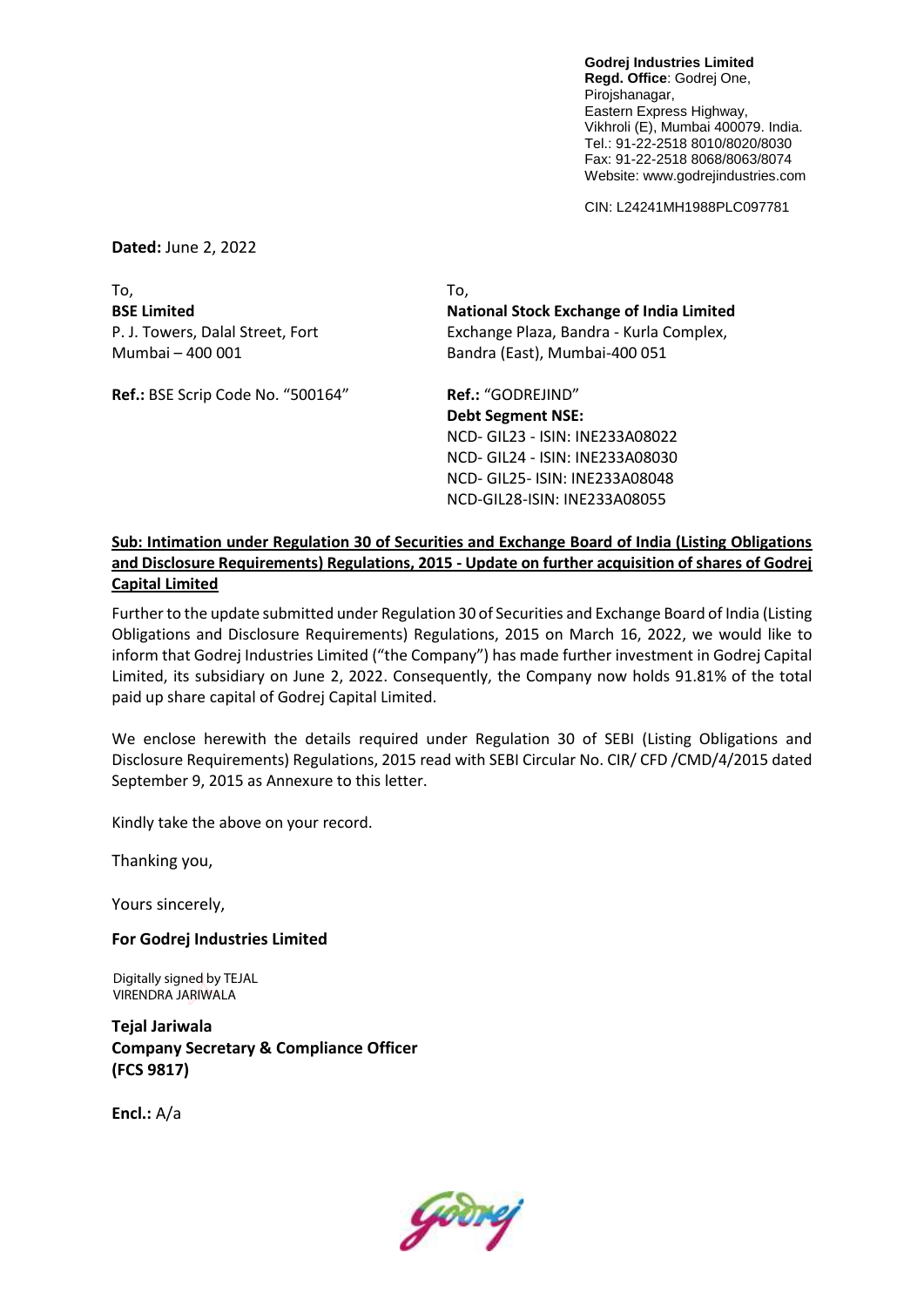**Godrej Industries Limited Regd. Office**: Godrej One, Pirojshanagar, Eastern Express Highway, Vikhroli (E), Mumbai 400079. India. Tel.: 91-22-2518 8010/8020/8030 Fax: 91-22-2518 8068/8063/8074 Website: www.godrejindustries.com

CIN: L24241MH1988PLC097781

## **Annexure**

## Details of Acquisition

| Sr. | <b>Particulars</b>                                                                                                                                                                                                                                                                                    | <b>Details</b>                                                                                                                                                                                                                                                                                                                                                                                                                                                                                           |
|-----|-------------------------------------------------------------------------------------------------------------------------------------------------------------------------------------------------------------------------------------------------------------------------------------------------------|----------------------------------------------------------------------------------------------------------------------------------------------------------------------------------------------------------------------------------------------------------------------------------------------------------------------------------------------------------------------------------------------------------------------------------------------------------------------------------------------------------|
| No. |                                                                                                                                                                                                                                                                                                       |                                                                                                                                                                                                                                                                                                                                                                                                                                                                                                          |
| (a) | Name of the target entity, details in<br>brief such as size, turnover, etc.                                                                                                                                                                                                                           | Godrej Capital Limited ("GCL") (formerly known as<br>Pyxis Holdings Limited), is a subsidiary of Godrej<br>Industries Limited ("the Company/GIL"). GIL has<br>increased its holding from 87.11% to 91.81% in<br>GCL. Total paid up Share Capital of Godrej Capital<br>Limited as on date is Rs. 23,32,210/- (Rupees<br>Twenty-Three Lakh Thirty-Two Thousand Two<br>Hundred and Ten only) and the Total Consolidated<br>Income of GCL for the Financial Year ended March<br>31, 2022 was Rs. 5,486 Lakh. |
| (b) | Whether the acquisition would fall<br>within related party transaction(s)and<br>whether the promoter/<br>promoter<br>group/ group companies have any<br>interest in the entity being acquired? If<br>yes, nature of interest and details<br>thereof and whether the same is done<br>at "arm's length" | The transaction is with a related party. GCL is a<br>subsidiary of GIL. The transaction is at arm's<br>length.                                                                                                                                                                                                                                                                                                                                                                                           |
| (c) | Industry to which the entity being<br>acquired belongs                                                                                                                                                                                                                                                | Core Investment Company                                                                                                                                                                                                                                                                                                                                                                                                                                                                                  |
| (d) | Objects and effects of acquisition<br>(including but not limited to, disclosure<br>of reasons for acquisition of target<br>entity, if its business is outside the main<br>line of business of the listed entity)                                                                                      | GCL is a Core Investment Company which holds<br>Equity Shares of Godrej Housing Finance Limited<br>and Godrej Finance Limited (formerly known as<br>Ensemble Holdings and Finance Limited).                                                                                                                                                                                                                                                                                                              |
| (e) | Brief details of any governmental or<br>regulatory approvals required for the<br>acquisition                                                                                                                                                                                                          | The acquisition is within the overall limit approved<br>by the Shareholders of the Company for making<br>investment in GCL under Section 186 of the<br>Companies Act, 2013.                                                                                                                                                                                                                                                                                                                              |
| (f) | Indicative time period for completion of<br>the acquisition                                                                                                                                                                                                                                           | Completed                                                                                                                                                                                                                                                                                                                                                                                                                                                                                                |
| (g) | Nature of consideration - whether cash<br>consideration or share swap and details<br>of the same                                                                                                                                                                                                      | Cash consideration                                                                                                                                                                                                                                                                                                                                                                                                                                                                                       |
| (h) | Cost of acquisition or the price at which<br>the shares are acquired                                                                                                                                                                                                                                  | This further acquisition of Equity Shares of GCL is<br>done by GIL based on the Valuation Report for a                                                                                                                                                                                                                                                                                                                                                                                                   |